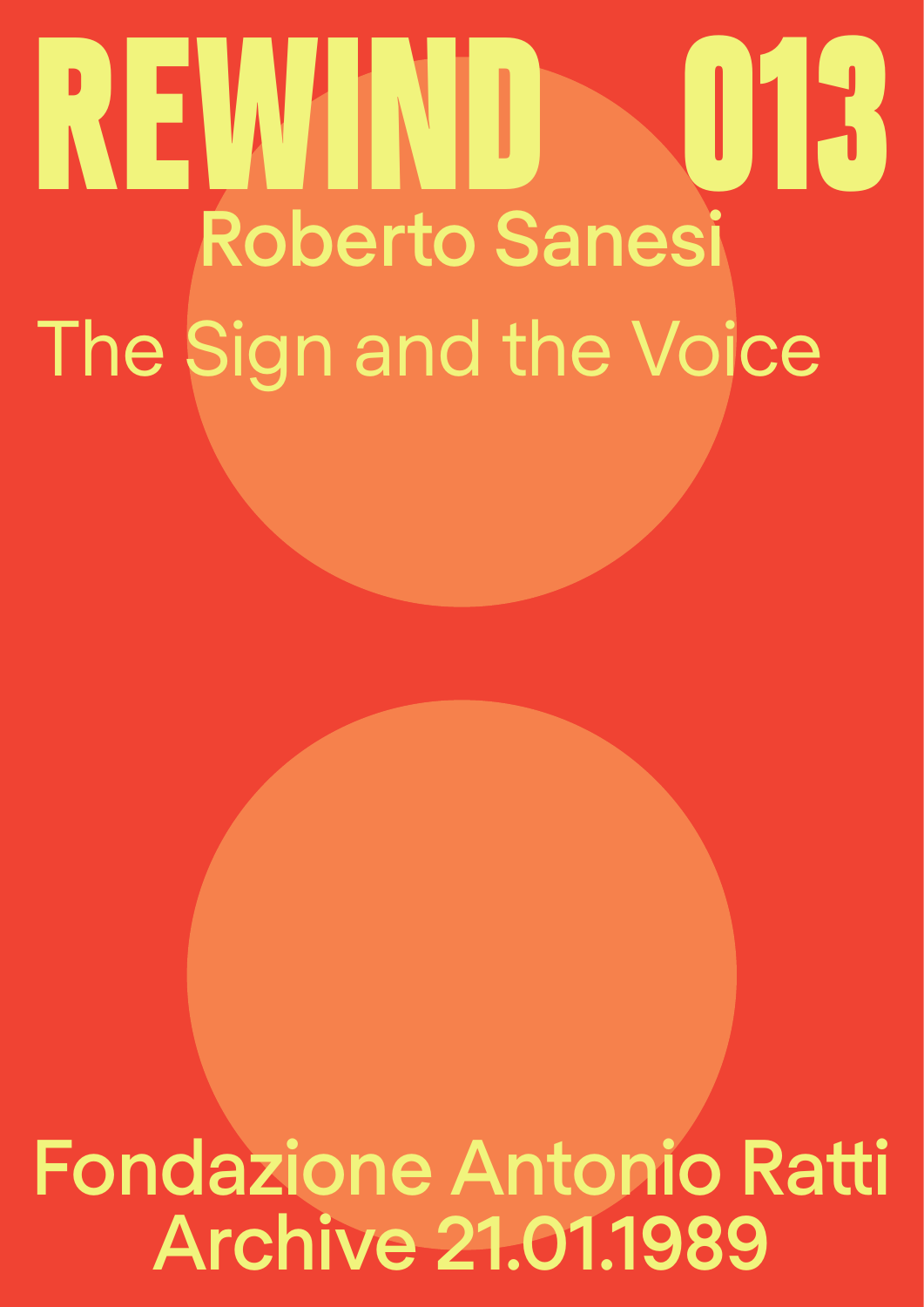# Fondazione Antonio Ratti Archive 21.01.89

Roberto Sanesi The Sign and the Voice

# $\blacktriangleleft$ ) [Listen in](https://soundcloud.com/user-570865754-171091794/rewind-013-roberto-sanesi-il-segno-e-la-voce/s-q0jh8ioaMtq) Italian

**REWIND 013** *Roberto Sanesi:* So, it is not very easy to summarize in a real and proper<br>a possible one. The request was to talk about myself, in a certain sense. lesson - which I always hope not to do - the speech that came to my mind as a possible one. The request was to talk about myself, in a certain sense, which is extremely flattering and, I must admit, also extremely embarrassing. So, to avoid reducing the conversation to a kind of self-criticism or, even worse, to a kind of public confession or analysis, we chose the title - and then I must say that this title chosen two days ago is obsessing me because it creates difficulties for me every time - *The Sign and the Voice*. The difficulties are precisely in the definition or clarification of these two terms. Without thinking too much about it, the two terms intuitively seemed to convey many topics, trying to vary from literature to visual arts and translation as an attempt to intuit what actually connects the sign to its meaning, sometimes apparent, and the sign to the voice. The latter is - and I still try not to rationalize because if I rationalize too much, I miss the subtle sense that appeared to me at first - something we should really consider when we translate from another language.

> Now, I realize that I have made several statements that are still quite vague. I'll start over, to try to define them a little better and to see if we can grasp this common ground. The sign. We all know what the sign is. First of all, the sign seems interesting as a starting point because it concerns both literature - in the sense of writing - and the sign intended as drawing; therefore, it concerns the visual arts.

> What is a *sign*? What does a sign do, however it presents itself? The sign tends by its nature to describe, to delimit, to give boundaries, to establish, if not to stabilize. In writing, the sign is a trace that evolves through or by means of a predetermined code. In visual arts, this sign - which becomes a drawing - remains as a trace that still delimits, but does so according to a code that is very different from the code of writing. It is in doing such that it finds its expressive reason. It is always profoundly changeable, it does not go by stereotypes, it cannot go by stereotypes. What I'm saying is not, in my opinion, even new, but I'm saying it because it seems to me that it's worth thinking about, thinking about what we do when—with a pen or a pencil or with means that are in any case very similar means and that I would largely define as means of writing—we try to leave this trace so that it means something.

> What is *voice*? Voice is a little more difficult to define. With respect to the sign, and for example, with respect to the sign of writing, I would dare to say that the voice is not a trace but a reflection, a reverberation, an echo, a halo. It is the mental result of the operation we have carried out using the sign, and, at the same time, it is a result that moves with respect to the sign. I always say with respect to the sign of writing in particular. This doesn't mean that the same thing doesn't happen in painting, more or less. For example, when we observe any work of visual art, the gaze makes a round trip. The gaze rests on what it sees, it sends what it sees back to the gaze - we could say or to what is behind the gaze. This operation, if we think about it, we could, with some courage, begin to define it as a sort of translation of what we have seen.

> What we have seen is what we have seen. But is it not what we have believed more than what we have seen? For this operation to be accomplished, at the moment of return, we make a sort of translation. For example, we capture images and, more or less voluntarily - but more often involuntarily - we modify them. Because what we are left with is an interpretation of what we have seen.

> If this concept does not appear completely obscure, and it is, I repeat, a bit intuitive – these are ramblings that I am making out loud with some difficulty – I would perhaps say that the voice is something that resembles the look, as we cannot say exactly that the look can be seen. What in the sign was a trace, disappears when we look. The look is not seen looking. The gaze performs this operation, which captures the reflections of what the sign has done. In a certain sense, we could also say that the voice resembles a shadow. We could say that it is the shadow of the witness. It does not prevent it from being transparent. It does not prevent it from being perhaps that aspect that the sign has aroused, but which it has not been able to fully define. That is, the shadow or the voice has more freedom than the sign. The sign provokes. The voice has been provoked. In this sense, there is some obscurity in the voice, in this sense, the voice resembles a shadow that does not lack transparency.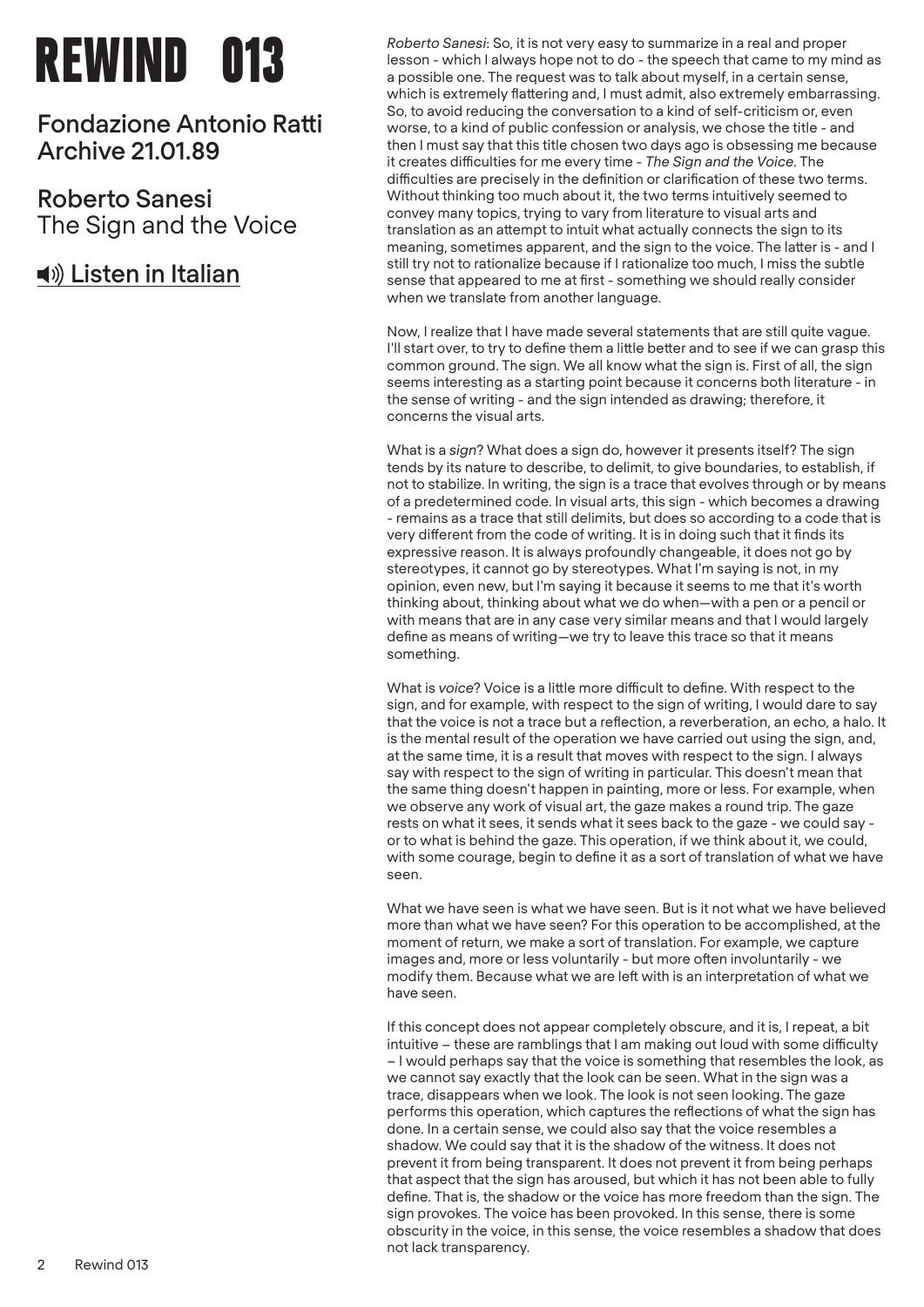I said before that it is a kind of halo of what the sign does. What we grasp, I believe, is that halo that causes the aesthetic object that we have executed, or that has been executed by others and we observe, to somehow lose its boundaries. For example, it is said that poetry is sometimes obscure. It is obscure because its essence is not exactly what the poet wanted, nor what all readers grasp. Because it is a mechanism that is set in motion, which has its own precise and autonomous structure, but which at the end meets, through our reading and our gaze, a series of modifications. Those modifications make this aesthetic object — I call it an aesthetic object so as not to differentiate a poem from a painting—emanates something that is always the same, because of its core, of its structures, but also manages to speak individually. This means that individually, each one of us, when we read a text or observe a work of visual art, we add, we vary, we make it somehow alive. And this is one of the reasons why you can read a book centuries later. If the text said the same things, and if the reactions of the readers were always the same - both the readers through the centuries and the readers themselves after years - that text, that work of art would be dead. We would find absolutely no enjoyment in re-reading it, in re-seeing it. We will not be able to feel the same exact emotion over and over again. This means that we feel each time and that readers feel different emotions each time, years later, and sometimes even centuries later. Emotions arise, I believe, from this very capacity that has the sign to emit shadows or the capacity that has the word, which is also spoken word - and we get there - to emit voices.

I do not know if this kind of digression can be useful to us or not. More and more in my life, I have been quite impressed by this kind of gap or difference – which is the title of my last book of poems – that exists between a text, a visual work of art, and what this text or this visual work gives to each of us individually. Because there is a difference: we all look at the same work, we all read the same text, and we all have certainly commensurate reactions—I would find it unthinkable that a sad text becomes cheerful or vice versa—but then we add. Because signs, which are defined by codes, evoke precise images through words. Because it is precise to say bottle, green, glass, and garden. But, at the same time, it is frighteningly inaccurate. Because there are infinite ways, infinite forms that can be defined as a bottle - perhaps not infinite, but many – many forms that can be defined as a bottle, many forms and many places that can be defined as a garden. So, this is elusiveness, which in the end is the true essence, is the one that speaks, not the sign, and is the one that refers to the unity of the code. Or, if you would like, it refers to that unity, which is the meaning. I read two or three days ago, by chance, in an Arabic book. Don't ask me by whom. An Arabic thinker and philosopher of many centuries ago. A sentence struck me very much for what it may suggest. This phrase was, not literally, something of this kind: do not look for the meaning in writing, the meaning is in ink, and ink is the point.

I find this metaphysical reasoning very suggestive. It seems to me that it gives us quite well the idea of a movement that is similar to the movement of a sponge. It emits what penetrated itself, and once the grip of use is abandoned, it reabsorbs what it had emitted. All in all, the sign - that is the writing - would almost seem to be a kind of emission, of extension, and of movement that organizes itself. Going on with the metaphor, it comes out so much that it creates an aesthetic object, whose meaning is still in the sponge. The ink infuses this meaning.

I would dare say the truth, probably the Arabic text was allusive to the sacred. Without needing to translate it in terms of sacredness and divinity, it seems to me that, in this sentence, there was a well-delineated movement. The mechanism is what I thought interesting as an object of reflection.

After all, the voice could say that it is that point or that ink that comes out and comes back and that it needs support, of course, as long as there is no misunderstanding about this term. That support it needs is not a external support. It is exactly, in turn, the ink. It is not a means to an end. I mean perhaps a little more clearly, but I'm not sure, that the real subject, the real theme, the real substance of a poetic act, for example, is not a certain thing that is said and can be paraphrased because it is outside. It is not outside. The body of a poetic text is the language with which a poetic text expresses itself. The true meaning of a work of visual art is in its being, what it is with means, with forms, with the substance that composed it. Those who make sculpture know even better, that the same form in different material changes and changes its meaning. Because precisely the meaning lies in the ink, the form lies in this body, I believe.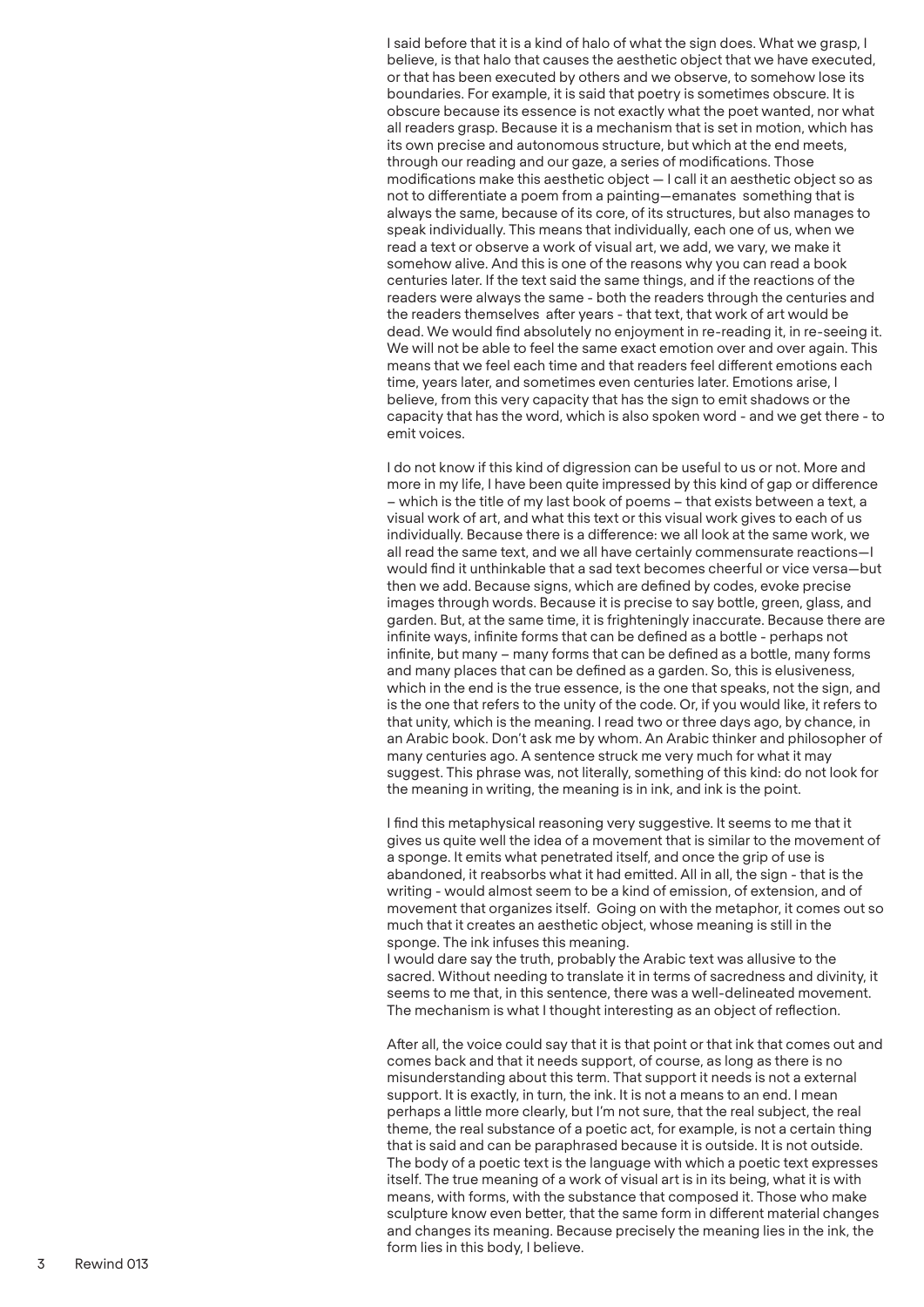The reasoning then goes into the translation and ends up wondering what is that we translate when we translate. Should we translate the letter? At least it seems to me that in general, we have been taught that we must be literal! But what does it mean in poetry to be literal? But literal to what? If that object is not defined except through that medium, that body is a body of language. If we change it in translating it, we are still operating a betrayal, but above all, we create a betrayal if we stick to a letter that in the end is only the means to be translated and not the object. Because the object to translate is that voice, that shadow, that sense that comes directly from the work and that therefore is different from work to work or at least certainly is different from genre to genre. I mean that if I were asked about the rules for a good translation, I would not be able to give an answer and at least I would ask "to translate well what? What text?". It is the same operation that is done in the critical exercise. We cannot apply unless there are generically prefixed schematic methods. There are no methods, there are many of them, and, above all, there is the method that the work of art requires, otherwise it would not even explain the possibility of survival in the sense of understanding a new work, because a work, if it is new, cannot be read or understood with a methodology based on different principles, that is, on the principles of previous works, which in this case are different.

I'm saying that they are ramblings, and it seems to me that they are more and more… What do they have to do with my latest books? Maybe we will have time to see it, maybe not, but since this is a conversation, it would seem appropriate to me to continue more on this road of mutual stimuli that you give me by listening, because you provoke me to say. I was saying earlier, if I'm not mistaken, that this difference and this gap have always fascinated me so much. Why the hell does one write or paint? Who knows? You start. You're caught up in something that escapes you, and it's while you're doing it that it gets organized, and if it makes sense, in the end, it makes sense. Well, on some motivations that at this moment I do not remember, I wrote some things that, we could say, are things of theater. They are unpublished, and it would be the first time I read them. So, forgive me if maybe it will be a disappointment later on. They are a short dialogues between two people.

As a dialogue of two people, I thought it was about theater, then I thought about it again seeing what had come out and I gave the most obvious answer that could be given in this case. Since nothing happens on the scene, it is not theater in the sense of the spectacularism of theater, in the sense of the theater movement-management-action. Here we are in the area of the word. These two characters are characters who speak to each other. The most obvious answer: it is for the radio; it is something radio. Then, the answer did not satisfy me. The radio is not theater, I was saying, but I did not give myself a precise answer. Perhaps the radio is not theater, I said to myself because theater is a ritual that takes place, it is a repetition of something that is witnessed, that must be attended by a large audience that participates in this ritual together. The theater is like all the rites of this world, it is like the mass. It needs collective participation. But in collective participation, what appears as a gesture-action of theater has a clear physiognomy, because it is repetition. But if there is no gesture, if there is no action, if the two people who speak do nothing but only speak, how can they be seen, what will be seen of what they say?

Here, too, I try to explain myself a little better. If we go to the theater, do we see two people talking or do we see—and this is the question—what the two people are saying? I am afraid that in the theater we see people talking and what they are saying is somehow lost, or at least it is not what we see. Except that we cannot erase the two people and only hear the voice and through the voice, we can see the action, which is not the action of the two people speaking, but the action of the language. It must be the language that evokes the images, that evokes what happens, that is, the action is only in the language. At this point, taken by subtle madness, I imagined that these dialogues should be represented. In what way? The theater must be naked, bare and violently illuminated while the audience enters, sits down, and waits for the performance to take place. Then, when the audience is seated, suddenly and lights go out, the theater is in total darkness and finally this is the unique condition that makes me finally see the action happen. That is what the theater does. When the dialogue is over, the lights will come back on violently. The performance is over and the audience goes away, the lights shooting at the author, probably, but this is not said.

What was going through my mind, in short, was a kind of theater of the mind. Because it does not escape me that a hundred people who witness a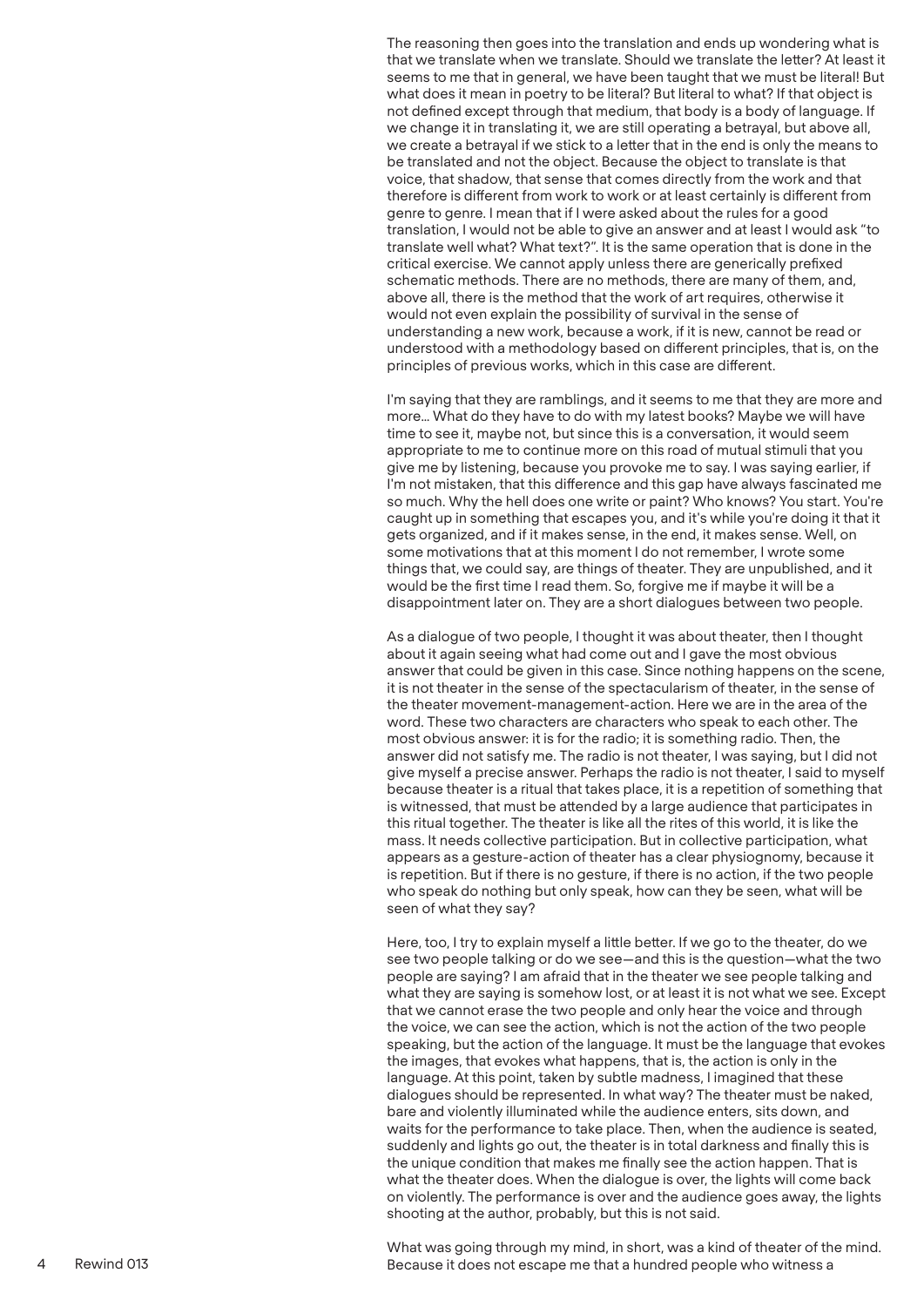dialogue in the dark are in the best condition to see what is evoked by language, to see the shadow, to see - literally see - the voice. To give concreteness to the voice. The voice will say things: things, precisely, objects, actions. Collectively heard, but individually perceived. And therefore probably differentiated from person to person who listens by participating in this ritual. In other words, the great effort was to make people understand that the sign is only a means, that the sign can be erased by leaving the voice. And that the voice is an action, and it is exactly the action that the theater intended to expose. I stop here because I also realize that intentions are one thing, these theories - like all questionable theories - may work, may not work. But the fact remains that this theory has at least highlighted some apparently absurd aspects of making poetry or, even worse, of making theater, in short, of going in search of a voice. I can try to read one. I don't ask you to turn off the lights, I don't demand it, let's not exaggerate. I don't know. It's an attempt. I've never done it. I don't know if it will work. But is there light here? There is a problem that raises a problem or maybe clarifies it: I cannot read, it is very uncomfortable. Just close your eyes. Whoever opens them will be disbarred.

*Intervention from the audience*: The important thing afterward is to wake up.

*Roberto Sanesi*: This is another problem. It is a mental theater that needs bouncers, people who take the sleeping spectators and put them outside the door. With a little irony, there is a problem, which in itself clarifies, another problem in turn. And that is a dialogue, and I have one voice and that is a problem. Probably it is not really a problem, it is also to be established here what the variation of the voice means, compared to the author. For example, I can stage twenty-five characters. To what extent do these twenty-five characters have an autonomous life? To what extent I, or the authors in general - I am a very modest author - can we say that the link between the author and the characters has been broken? Because there is a link between the author and the character. But between the author and 25 characters? What does it mean? Are there 25 authors? An author divided into 25 facets? Is there an autonomy of the character, as it has often been said? Joyce, for example, dreamed it. Joyce's dream, in *Dedalus*, is that the author would be cleaning his nails, looking at what his characters are doing. That is, once they were set in motion, he would have wanted them to hurry because he felt that for better or worse the fate of these characters was conditioned by the presence of the author. So, the fact that the voice is a "maybe" is not a problem or gives us an aspect of the problem. Here we don't have to imagine anything. On the contrary, we have to imagine everything, pardon. Which is the same thing. There are two voices. I will try to make it clear where one begins and where the other ends.

Voice 1: Ce ne hai messo di tempo per tornare.

Voice 2: Sono confuso ormai, sai com'è, ho dovuto farmi strada tra i cespugli, c'era vento, una specie di bisbiglio incessante.

V1: Sei sicuro di aver disposto tutto secondo le istruzioni?

V2: Sicuro, ho appoggiato a terra il triangolo. Era diventato più scuro.

Strano. più pesante. Si guardava attorno sospettoso, aveva un'aria curiosa, messo lì, di traverso, sulle pietre.

V1: Non gli avrai parlato, spero. Non si può essere mai sicuri delle reazioni che hanno.

V2: E come avrei potuto? Faceva freddo.

V1: Già, ma non è detto che si una scusa sufficiente per loro. Come sai, non mancano di una certa logica.

V2: A essere sincero, i sembrava più interessato alle cose che si

muovevano sull'acqua. O, per lo meno, non ha fatto domande. V1: Sull'acqua? Cosa intendi per "cose"? Foglie, insetti, bottiglie, legni, cosa

galleggia sul torrente, di questa stagione?

V2: Ombre. Solo ombre. Minuscole, veloce, vibranti, come di notte. Sì, come di notte quando c'è un po' di luna.

V1: Ma non c'era luna stanotte, non si vedeva niente. Com'era possibile vedere ombre?

V2: Eppure le vedevo. non saprei come ora che penso. Ma le vedevo, chiarissime, lui spingeva da quella parte. Ho fatto fatica a trattenerlo. È così che mi sono accorto che era diventato più pesante.

V1: E più scuro?

V2: Sì.

V2: No, non ho tutta quella pazienza. avevo fretta di metterlo lì e di venirmene via.

V1: L'ho già sentito. ma non sarà che stava spuntando l'alba?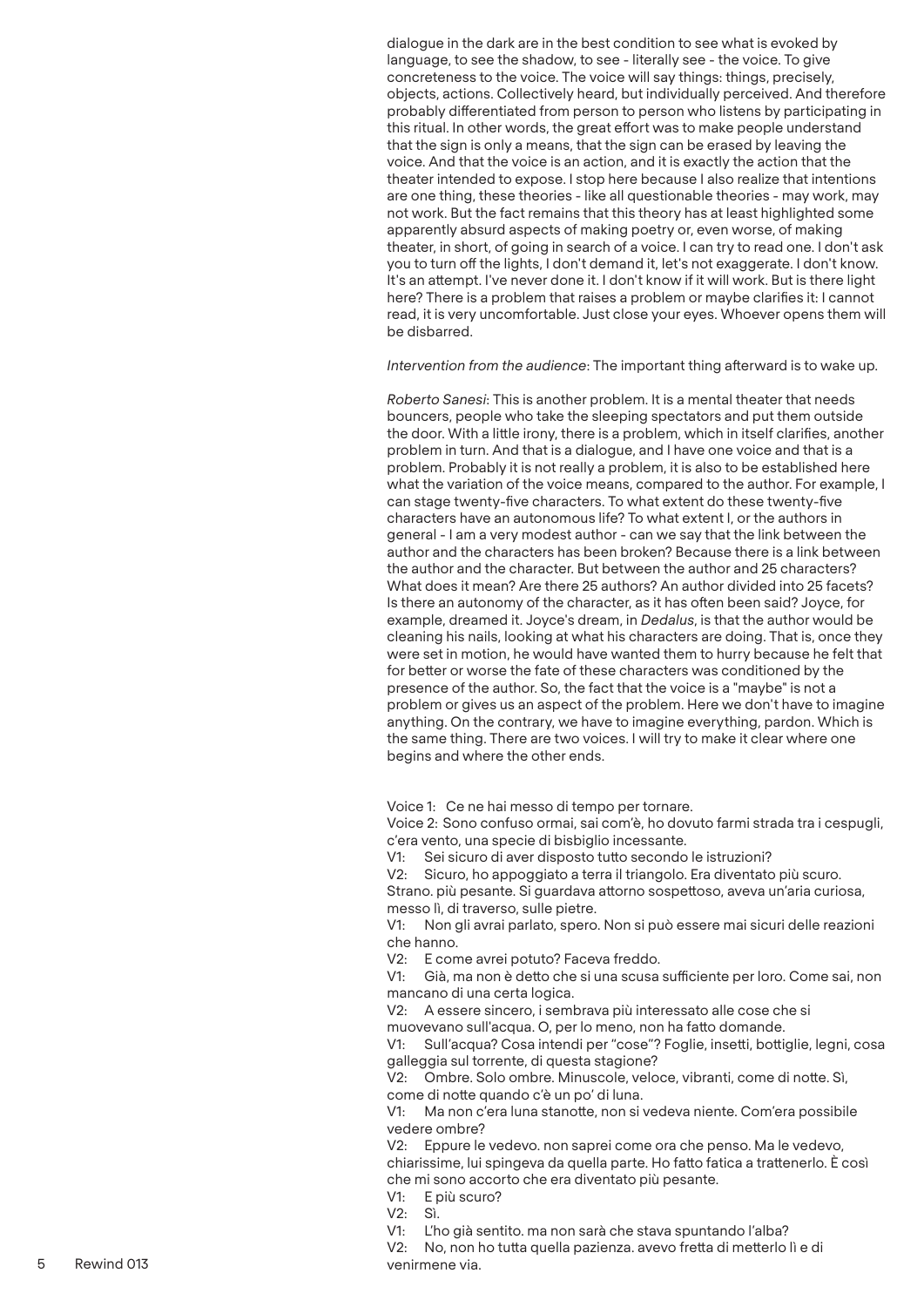### Endnotes

- 1 The dialogue is a transcription from the audio recording. It doesn't follow the same punctuation and spacing of text version written by the author (Editor's note).
- 2 From the book *La Differenza*, Garzanti, Milano 1988.

V2: Ma che importanza ha? A giudicare dall'occhio era tranquillo. ha tirato fuori un occhio, all'improvviso, uno solo e guardava fisso.

V1: Può succedere, l'importante è che non si metta a pascolare. Avremmo problemi se si allontanasse.

V2: Già. e se diventasse quadrato come faremmo a riconoscerlo?

V1: Non è mica questo che mi preoccupa. Ti avrei detto di legarlo, altrimenti.

V2: Sai che non ti seguo? È tutta una questione di rapporti fra spazio e tempo a sentire Max. Ma invece dimmi di quel bisbiglio.

V1: Bambini, molto vecchi secondo me. Una specie di girotondo: "metti la fiamma in bocca alla faina, prendi la scala per scendere in cantina". Questo che cantavano?

- V2: Sì, qualcosa del genere, ma non ha senso.
- V1: Non c'è mai niente che non abbia senso.
- V2: Comunque tirava vento. Ho avuto paura.
- V1: E non c'era nessuno?

V2: Non lo so, non credo. Te l'ho detto. I cespugli erano fittissimi. Mi domando come si faccia a chiamare deserto un posto simile. Non riesci a vedere più al di là di un metro in tutto quell'intrigo, soprattutto se devi strisciare.

- V1: Sai, prende a fuoco a volte.
- V2: Sì e ci sono schianti, scricchiolii a volte.
- V1: Poteva essere Max, da qualche parte, a spiarmi.
- V2: E la fotografia? L'hai portata la fotografia?

V1: Certo, gliel'ho messa sopra, non gli assomigliava per niente, se vuoi la mia opinione.

- V2: Dimmi di quelle ombre sul torrente, erano quelle le voci?
- V1: Non so può essere.

V2: Allora non preoccuparti. Pare che sia normale. O vuoi che andiamo a controllare?

- V1: Che altro dovevo fare?
- V2: Niente niente, va bene così
- V1: Ciao, ci vediamo la primavera prossima? 1

There, that's it. I don't know what it is. I hope you understand the attempt. Well, at this point I've talked a lot. I have a lesson on translation ready...I think I only have ten minutes, a quarter of an hour. That's it. Sincerely, I believe that nothing exists if we do not make it useful, or if we do not use it, so to speak. I believe that we should use poetry, that we should do something with it. It doesn't have to be a monument. It doesn't have to be something that stands there. It doesn't have to have any particularity. Everything is transmitted if it is used. In fact, all I do is to use things that have already been done. There is nothing new in certain aspects.

I can skip my poetry, it doesn't matter. I can read one of them before closing. But if you want me to do it, I'll do it right away, because what I'd like to say about translating could open up another discourse, and it will probably take too long. The temptation of the theater has been with me for a long time, for some years now, and perhaps it's even taking shape in my poems. Not particularly the one I am reading now. I don't know if I should read a more theatrical one, but I don't think so. This one, however, perhaps has something to do with what I have tried to say. Maybe it has something to do with the passage, with the transit. With this elusiveness due to an apparent - and perhaps not even apparent - displacement of everything all the time.

This is a poem called *Le tre del mattino* (*Three o'clock in the morning*). I will read it - You can't, you shouldn't paraphrase poems. They are a body of language, they are what they are, linguistic analysis is another matter. And once it is done, a critical analysis must return to the point that is that point of the ink. So it must recompose itself and it must remain as it is. Well, I will try to read it:

## Le tre del mattino 2

*Verso le tre del mattino la dorsale azzurra di un grande pesce, di trotto, balzò sopra le acque precipitando il nero al di là della porta. Non era nulla di imprevedibile, già più di un anno o due che lo stavamo osservando, l'ultima volta* 

*di fra le canne, piegati, piedi nel fango e calura che ci imbrattava umidosa; perfino gli occhi strisciavano con nostalgia della notte, come le tortore, e sempre*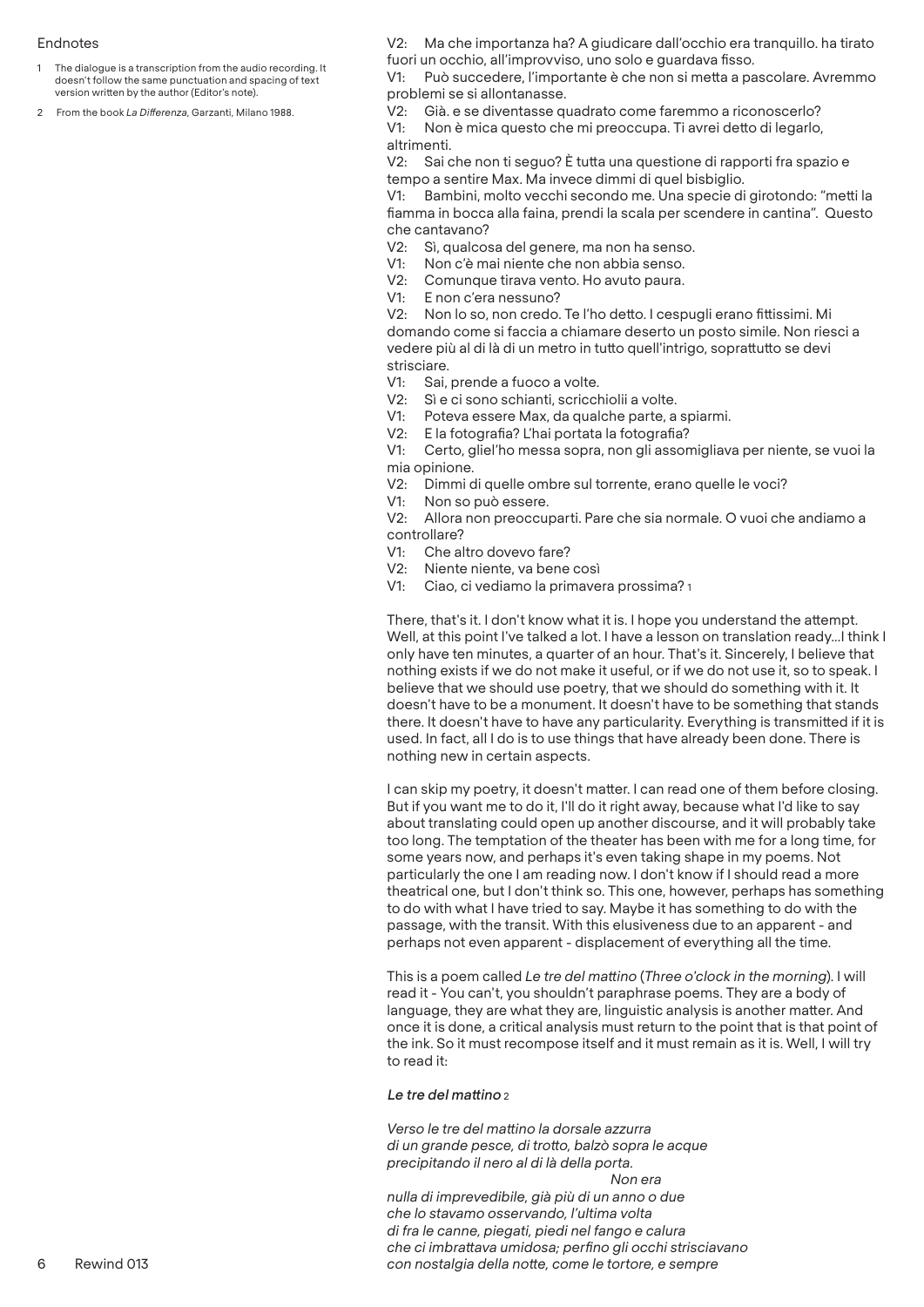*di abbandonare lo scopo, felici e stupefatti che alcuna parola, o riverbero dolce denso, alla maniera di un suono nel sonno, dovesse avvicinarsi.*

 *Le acque restavano assorte, la porta una barriera soltanto un po' più luminosa rispetto a quel deserto di intrichi, e le voci, a distanza, un po' più irresolute.*

 *Ma appena la pinna guizzò nell'aria pesante e vedemmo la luce, la povera luce nostra compagna ritrarsi, e cadere, e l'immenso corpo del nero gettato al di là dello sguardo, più avanti, e non c'era più nulla alle spalle, palude, o collina da attraversare, tutto sembrò, finalmente, inatteso.* 

Here. What should I do now in these ten minutes that I have left?

*Giuliano Collina*: You can read another one and then we leave the floor to the public.

*Roberto Sanesi*: I don't know if I have to read a completely different one. I am uncertain, excuse me a moment.

### Come se fosse una vita, vivendo 3

Era verso qualcosa di semplice, oggetti del tutto naturali, ma di metallo, di pietra, che avessero una loro esistenza irreprensibile contro il balbettare di un acero, o il brivido grigio di uno scoiattolo.

 in qualche modo era verso un inganno organizzato, di forme che avessero nel freddo la sostanza, una specie di silenzi solonne; oppure là sotto la neve, come se fosse una vita, vivendo a tornare precisa in superficie, nel grande brusio; era in queste

misure separate che andavo ricercando qualche indizio di ciò che resta;

 ora morendo è verso la perfezione fuggevole, un'estensione dentro di me di me che faticosamente, tracciando un solo segno per molti percorsi, mi vado a ricercare nel punto in cui la luce addensa l'indecifrabile inverno futuro.

Well, as for this shade, it is mine, it has been mine for some time recently. These are poems from three, four years ago. Since you ask to talk about me, I would not want to give the feeling of being monotonous, as was perhaps the result of these digressions. Perhaps in recent times I have tried to safeguard the ironic aspect that is missing here. I believe that irony is very important and even more important is self-irony. I tried to keep it by looking for some congenial aspects in the translations.

Just to say a few words, and would deserve more - not the translation but the text - on the last book, called *The Hunting for the Snark* is a mock-heroic poem by Lewis Carroll, the author of *Alice in Wonderland*, and is considered a masterpiece of nonsense, irony, mocking, and grotesque. The problem that was posed here, which is very different from the problem that arises when translating Milton or Elliot or others, was fidelity, as always when translating, and the method of translating above all. Why fidelity? Fidelity to what? Fidelity to meaning - it is generally said, with reason. Yes, but what is the meaning of nonsense? i.e. where is this voice to be translated, where is it?

Well, here I believed, unlike the decisions I take in other cases...how to translate a fake? Let's take an example, Chatterton, a poet who died at the age of eighteen in the middle of the eighteenth century, he said that he found some manuscript's fifteenth-century codes. That is to say, it is he who falsified them. He, in the middle of the eighteenth century, made it with a language that apparently belongs to the fifteenth century, but a language that doesn't exist in the fifteenth century because it's clear that it's so aptly heard, mixed with the language of the sixteenth century, of the seventeenth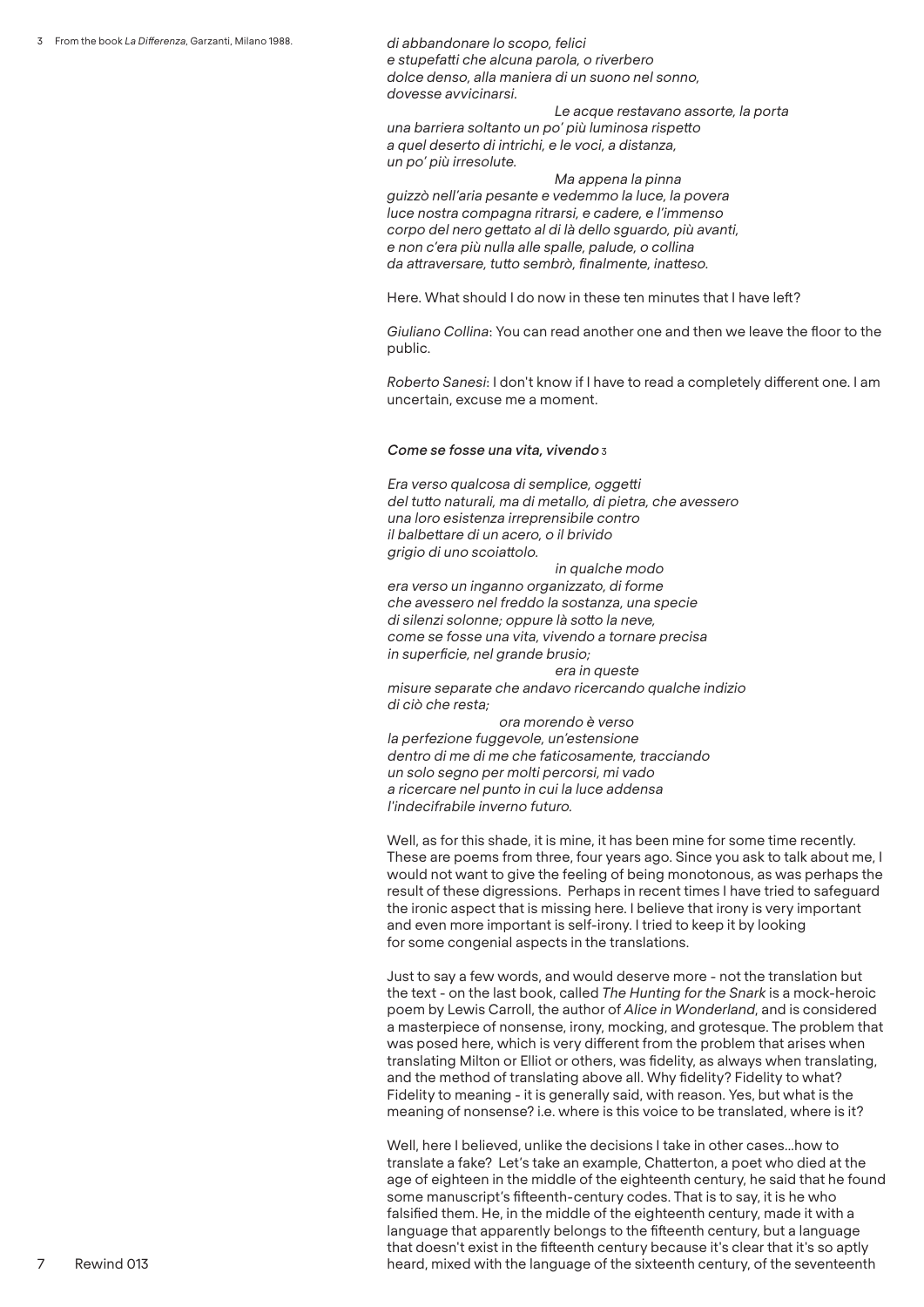century, and with his own. He made a mess and even managed to get away with it, many people believe that a Bristol priest had written these texts... But it is a fake. Already in the eighteenth century, Chatterton wrote with a fake language, imagining a fifteenth-century language that does not exist. How can one in the twentieth century translate an eighteenth-century text that pretends to be a fifteenth-century text? If not trying to be faithful even here to the voice, which is fake, that is literally reconstructing a fake in the Italian language that does not exist. That looks like a fifteenth-century language that is not, like:

*La densata tempesta ormai matura, a grandi gocce il cielo stilla e l'immensa piova fumigina in un velo, su da prati riarsi invade la pianura una spettral fuliggine e toto l'animale s'impaura, tal che lo grege intiero se perde e fugge via lungi le calli. E dalle nubi scroscia l'acqua e fiotta nella gran volta aperta e la folgore gialla e ne svia, caldo vapore ardente entro la vampa* .

It really looks like the Incredible Army of Brancaleone, now that I read it. But the effort is really to adapt every time. Here, the snark. The snark is an imaginary animal upon which the whole mock-heroic poem is divided, as the author says, "an agony in eight fits". Therefore, the poem is an agony in eight fits, and each piece of the poem is a fit. The snark is an animal that never appears, it's not there. But there are some incredible characters who hunt it down. There is a captain who leads these kinds of insane ships to hunt the snark. But...what is the snark? Why is it called a snark? Like all monsters you can't see, there isn't one. Snark is a crossbreed composed in English of snake and shark, that is, snake and shark, or shark and snake. A correct Italian translation should be either "serqualo" or "squarpente". But Carroll says that words are like the trunk for laundry. Carrol wrote this in 1876, when the suitcases were divided. On the one hand, there was linen and on the other hand the clothes, the evening dresses. It was only one trunk with two compartments. And he said: all the words are like that, they are double. Then it depends on mood and personality. If one wants to say quivering and smoky, one day it may incline to "quivering" and one day it may incline to "smoky". If they are absolutely balanced people, they will say "smovering" or something like that. This is a decision for which I have not translated neither "squarpente" nor "serqualo". Because perhaps I have a variable temperament. I did not want to block this variable animal in one name. Saying "serqualo" prevented me from saying "squarpente", and vice versa. So I translated the rest. And here is the nonsense… where is the nonsense? In my opinion, the nonsense was in the chant. It was in the rhythm. The rhythm is the method. That is, if you translate this into prose, I dare say it has no sense, while the nonsense has a sense where you try to stay tied to this slightly obsessive and slightly hallucinatory rhythm. The captain's crazy speech because of the captain...Carroll provided the booklet - this agony in eight fits - even a map for navigation. The map for navigation - I don't know if you can see it - is this one. That is, there is north-south, east, and west, and absolutely nothing else. It is completely empty. The freedom of navigation is total, so the words intersect and pass. The nonsense is in the captain's speech that also explains it, which is not bad:

*Era considerato eccelso quel grande Capitano con l'eterna campana appiccicata in mano: che portamento, che grazia, che naturalezza, e che solennità! È sufficiente rimirarlo in viso per comprenderne l'intima saggezza!* 

*Aveva comperato una mappa del mare dove nemmeno un frammento di terra era dato a qualcuno rintracciare; ma l'equipaggio fu lieto nell'apprendere che era così più semplice da intendere.*

*"A che diavolo servono i Poli di quel Mercatore, e i Tropici e le Zone e i Meridiani, per non parlare poi dell'Equatore," argomentava il Capo a quei sottili ingegni, e loro a lui: "Soltanto convenzioni, puri segni!* 

*"Tutte le altre mappe hanno forme un po' strane con quelle isole e quei promontori! Per questo il Capo li ha tagliati fuori," osannava la ciurma. "Grazie al suo abile fiuto*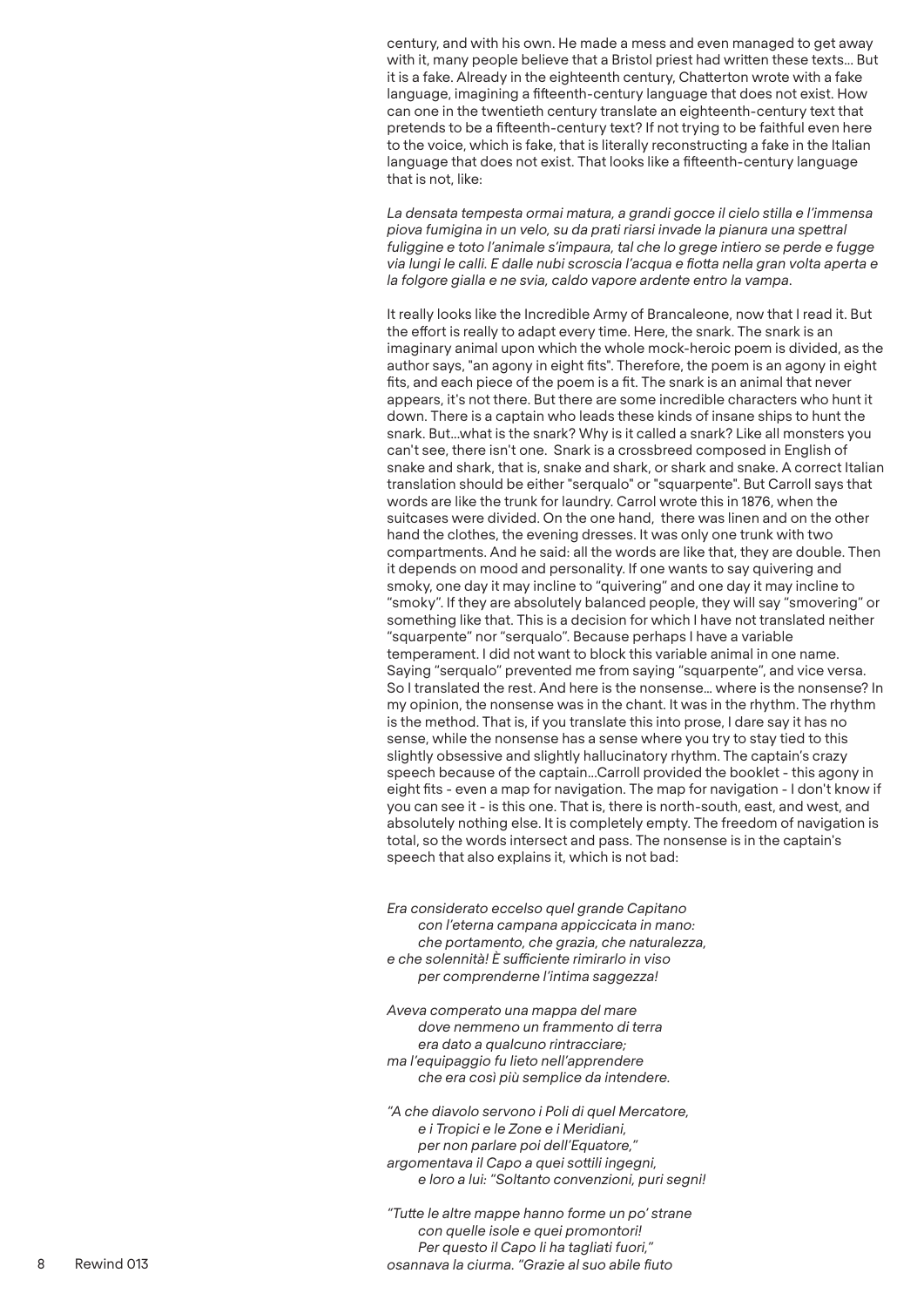4 From Lewis Carroll, *La caccia allo Snark* (Italian Edition) Feltrinelli Editore.

Below, Lewis Carroll's original text:

The Bellman himself they all praised to the skies— Such a carriage, such ease and such grace! Such solemnity too! One could see he was wise, The moment one looked in his face!

He had bought a large map representing the sea, Without the least vestige of land: And the crew were much pleased when they found it to be A map they could all understand.

'What's the good of Mercator's North Poles and Equators, Tropics, Zones, and Meridian Lines?' So the Bellman would cry: and the crew would reply, 'They are merely conventional signs!

'Other maps are such shapes, with their islands and capes! But we've got our brave Captain to thank' (So the crew would protest) 'that he's bought us the best— A perfect and absolute blank!'

This was charming, no doubt: but they shortly found out That the Captain they trusted so well Had only one notion for crossing the ocean,

*ci ha riforniti di un nulla perfetto e assoluto!"*

*La si sarebbe detta una cosa gradevole*, *non fosse che ben presto si resero conto che il fido Capitano non aveva che un'unica nozione per traversare l'oceano in modo ragionevole, e cioè d'agitare il campanone.* 4

I'd say that's enough... Perhaps the most logical conclusion for this conversation was "that he's bought us the best— A perfect and absolute blank!". I hope you can make something of it. Thank you.

*Question from the audience*: I really liked what you said. But going back to the end, when you were speaking, when you were doing theater with your voice, I understood that you are a painter and a poet because you create a lot of synesthesia, you mixed colors with subjects, with words, so you are a draughtsman.

### *Roberto Sanesi*: Yes.

*Question from the audience*: Then you talked in your speech about the point, which could be considered the example of the artist because it is the point from which your images and all your realities derive. It seems to me that with the speech of theater and voice, you described exactly the figure of the painter who is a bit of a poet, who is a bit of a writer. It seems to me that when you say that it is a kind of theater of the mind, the painter is exactly that. The other day, I saw Collina's catalogs and read in that drawing, and it was a theater of the mind, it was an effort, but whose? For example, illustrating the language. Who doesn't have a mind trained in this theater of the voice, which is narrated here, can't be an illustrator, can he?

*Roberto Sanesi*: No, because it risks paraphrasing the text. While, precisely, the problem is not the paraphrase of the text.

*Intervention from the public*: The real interpreters of the voice are the ones who know how to translate it into an image or to weigh it. In fact, to me, the real artists are the illustrators. Those who know how to illustrate a poetic world that is made of voices and silences. They hear, who express them and then make them into paintings, writings, stories, and visions. They know how to interpret this voice they hear inside - the voice that sees nature.

*Roberto Sanesi*: Yes, this is the point. Unfortunately, we tend to differentiate literature from other arts too much. Arts among them always seem to be circumscribed, subdivided, as if it was not forbidden, but certainly disdainful to make literature with visual arts, to make literary music or pictorial music. I would say that every art has its own language which is clearly and definitely its own, there is no doubt. However, this does not mean that the sign and the voice do not have a total commonality. This is why I think that literature can lead us to visual arts. For example, let's think of the use of words such as timbre and tone in criticism when judging a painting. This is not by chance... We always use a language that comes from music for visual arts. I am not saying that everything is a cauldron or that there should always be an exchange. I'm saying that there is a point that connects the arts. So, I think that knowledge of all the arts is useful, for those who practice one. Because it is possible that in concordance, you can use analogies, unpredictably, not mechanically, nor passively and heavily. In other words, what I would like to emphasize is the need for acquisition of the means, of the tools of doing. Then you do things rather than others. It is obvious. But there isn't a separation from the point of view in knowledge, there isn't the separation that one would often want to place or impose. I do not know how to say it better. You were saying "painter" and "poet". In fact, I do visual poetry, but simply because it seems to me that writing can go horizontally and, why not, vertically. It is always this sign that is made, that is composed, that is undone, that becomes some things rather than other things. So, I strive to use the medium. Then the results... Those are another matter. That's why I was interested in this attempt to do theater, in which only the words describe what happened including the images. While the text remains as it is, the words allow each individual to make their own theater, their own mental theater. Because the purpose is precisely in this act of translation. Hence the possibility to express themselves precisely in their art. If I can give a verbal image, I believe that a painter can grasp it, that a hundred painters can grasp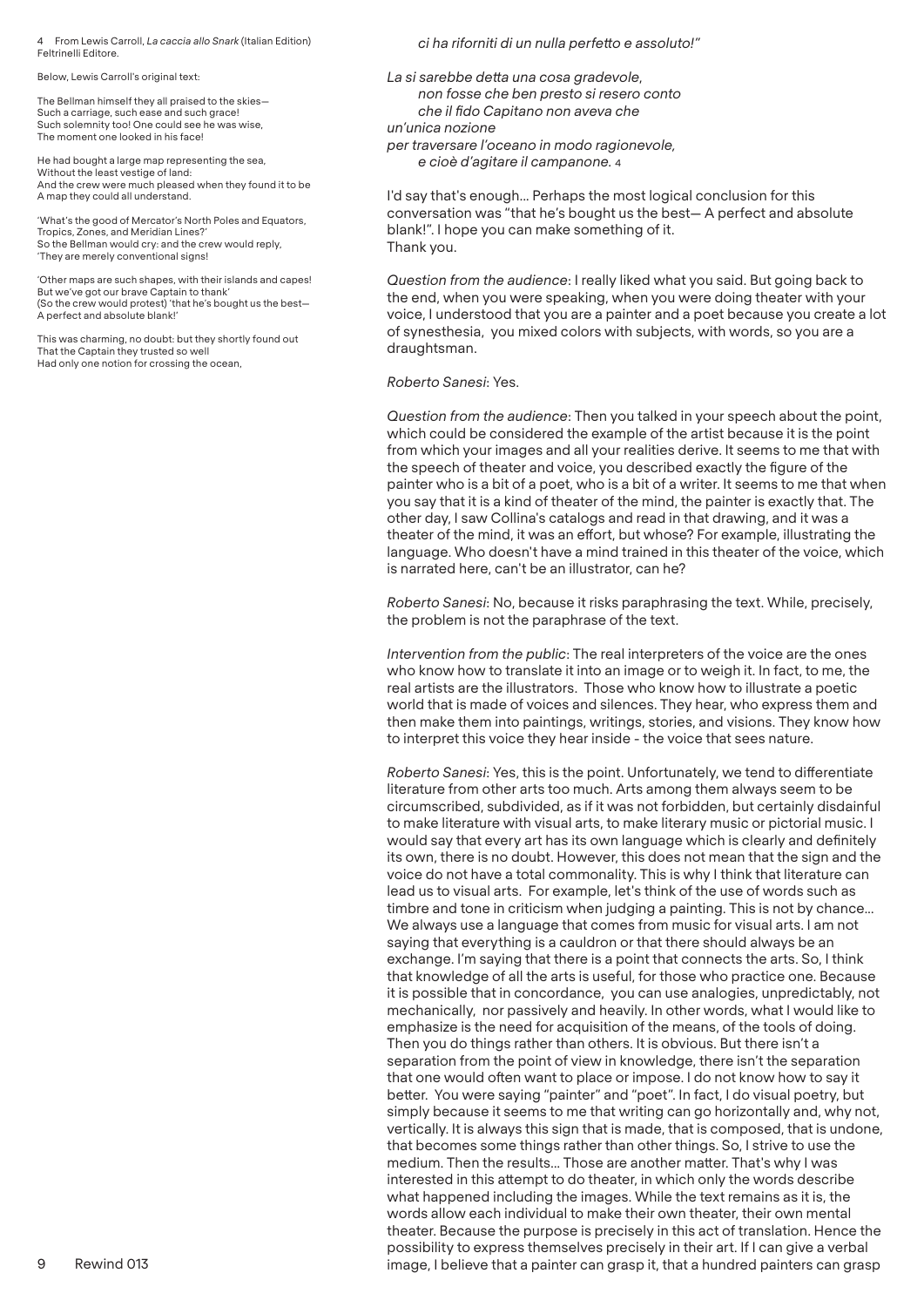it, doing very different things with that image that remains. *Intervention from the public:* Not only that but also the image becomes an additional voice.

*Roberto Sanesi:* Sure, because in turn, it reverberates. That is, in turn, it provokes. There is no painting that does not provoke other paintings. I would say inevitably. On the other hand, I believe that painting is precisely this movement. From a sort of deposit that gets richer and richer and comes out and returns. It goes out and comes back in.

*Question from the audience:* I wanted to ask if in your opinion the sign in the sense of drawing is more limiting than poetry.

*Roberto Sanesi:* No, it's just different. It's neither poorer nor richer. It is organized in another way. That is the word I would say. It has this apparently wider reverberation, but it is narrower because it is a code.

*Intervention from the public:* Because we all use it*.*

*Roberto Sanesi:* But it's not that I want to mean home and say another word. If I want to say home, I have to say home. It is an untouchable piece. If I want to mean home I cannot say hime, hume, or heme. I am forced by a code. In the sign of the drawing, this code is not there. As it is formed, this kind of writing is continuously self-shaping, which evokes objects not because it alludes to them as a word but because it represents them. However, I must say that while it represents them, it does not block them, because, again, the look that observes them puts them back in motion. So, they are only two different ways of using the sign, writing. i.e. once again I believe that the Arab philosopher was right: do not go looking in the writing but look in the ink.

*Giuliano Collina:* If no one has a question I have one, much more technical and much more down to Earth than what you said, but it is about translation. I know two definitions that two poets have given, two artists of translation. I believe that Mallarmé said, "what is poetry? it's that thing that is lost in translations". Then, Bontempelli said, "what is poetry? it is that thing that resists the worst translations". Well, it seems to me that both of them were right because they were talking about two different poems. Mallarmé evidently speaks of a poem that is all matter that is all, precisely, voice, while Bontempelli refers to more conceptual poetry, more of a story, more of content. In translating this last book, this last thing or in any case in translating the English of the nineteenth and twentieth century, which is similar to your environment, I think.

*Roberto Sanesi:* Lately. Lately, I have also translated *Paradise Lost* by Milton,  $SO<sub>2</sub>$ 

*Giuliano Collina:* Here. Of the two definitions, you probably don't like either of them, but in your opinion, they both fit or not?

*Roberto Sanesi:* In my opinion, the problem once again is the one I am avoiding. That is, to always give the ultimate definitions. "The translation is..." "I am convinced that every text must be interpreted and requires its own translation. The same thing cannot be applied to two different texts of a different nature. For example, if you take *La pioggia nel pineto* by Gabriele D'Annunzio and translate it into any other language, including Japanese, Mallarmé is right. In this case, Mallarmé is right. Poetry is that thing that is lost in translation. It is clear. But why? Because *La pioggia nel pineto*'s essence is in the sound. Sound as its substance. It no longer works in another language. However good it may be, it is no longer the same. As if it were raining in Japan with other words in another way, with another noise, with another kind of sound. But if you take a poem by Pavese...

### *Giuliano Collina:* or by Dante

*Roberto Sanesi:* No, Dante is quite incredible. Dante is able to fascinate us with sounds even though he doesn't stand only on sound. For example, in Elliot's *Wasteland*, there is a verse that is the English translation of a verse by Dante. Well, when you translate it in Italian, if you don't realize that it is a verse by Dante, you might end up just translating the meaning. It's not that you translate it wrong. You just say "I didn't think that death had killed so many". It is correct because that's the concept. Or "I didn't believe that there were so many deaths''. However, Dante's words *Ch'io non credea che morte tanta n'avesse disfatta...*it gives you shivers. From what? Not from the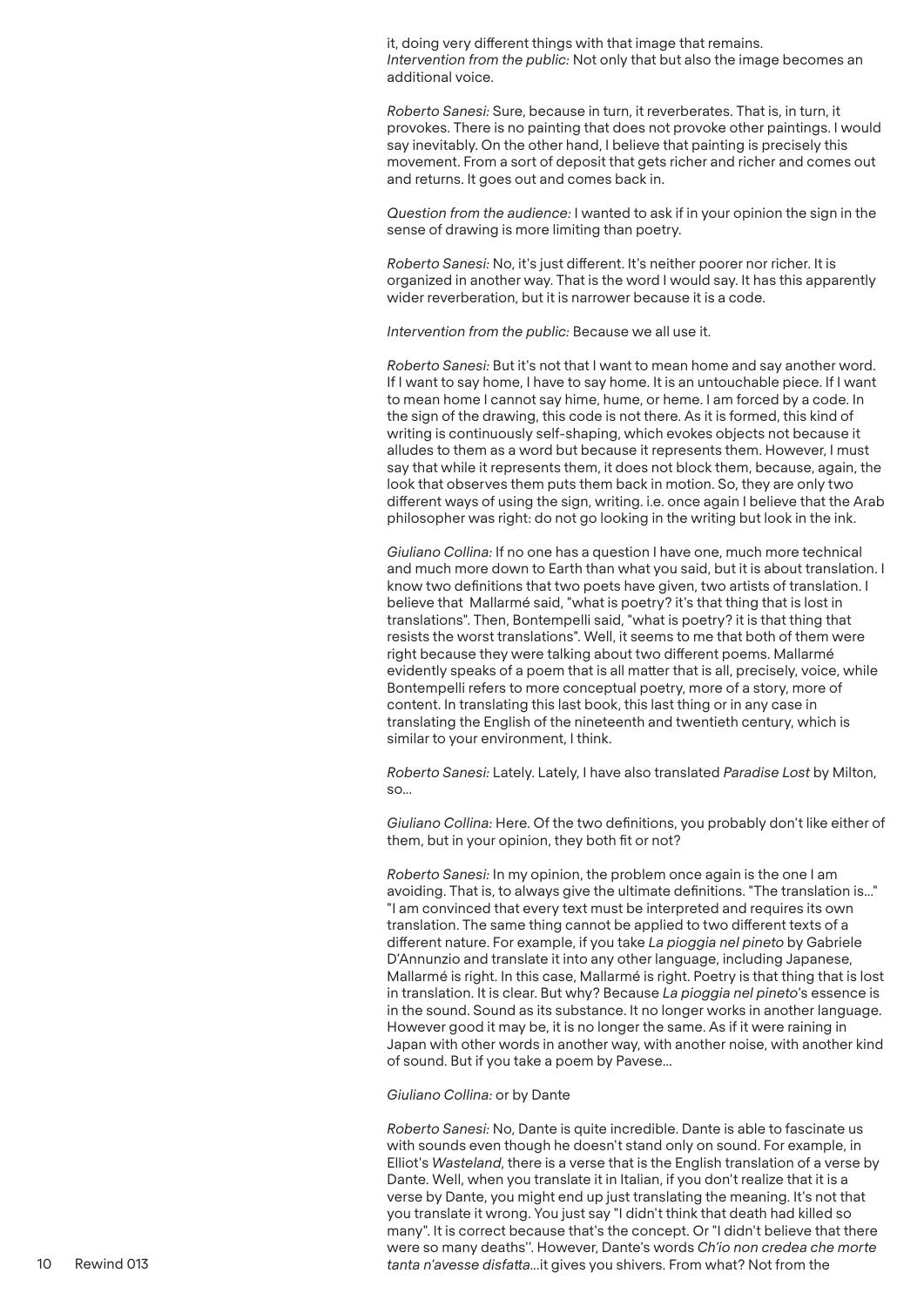concept. Dante is a universe, for which you have concrete things, metaphysical things. It is said that Dante's *Paradiso* is devoid of images. But no. *Paradiso* is full of images different from those of *Inferno*. Dante's *Paradiso* is full of mental images, and *Inferno* is full of earthly images, concrete ones. But they are always images. Therefore, I would say that it depends…

# Roberto Sanesi

Roberto Sanesi (Milan 1930 - Milan 2001) was an Italian art critic, art historian, poet, and essayist. His multifaceted activity was characterized from the beginning by an interest in the translation of American and Anglo-Saxon literature, literary criticism, and contemporary art. In 1957, his attention to the symbiotic relationship between words and art led him to found the Edizioni del Triangolo, a publishing house dedicated to the publication of poems and drawings by contemporary artists. He collaborates with several magazines, among which aut aut (magazine founded by Enzo Paci on which Sanesi publishes the first essays of his career), Inventario, La Fiera Letteraria, L'Approdo, Il Verri, Poesia e critica, and Origini. He translated poems and works by Dylan Thomas, Thomas Stearns Eliot, William Butler Yeats, Conrad Aiken, Christopher Marlowe, Hart Crane, Percy Bysshe Shelley, Archibald MacLeish, William Blake, John Milton, Lewis Carroll, William Shakespeare, Séamus Heaney, Harold Pinter, James Joyce, Vernon Watkins, Walt Whitman. From 1970 to 1975, he was the artistic director of the "International Center of Arts and Costume" of Palazzo Grassi in Venice. He was the author of numerous works in prose and poetry and several essays. Among the many: *Il feroce equilibrio* (1967), *Alterego & altre ipotesi* (1974), *La cosa scritta* (1981), *La differenza* (1988), *Visible* (1991) for poetry, *La polvere e il giaguaro* (1972), *Lettera seconda* (1980) and *Carte di Transito* (1989) for prose and the essays and *Dylan Thomas* (1960), *T. S. Eliot* (1966), *Byron* (1966), *Saggi sul linguaggio organico di Henry Moore* (1977), *Annotazioni sul linguaggio di Hans Richter* (1978), *La trasparenza dell'ombra* (1995).